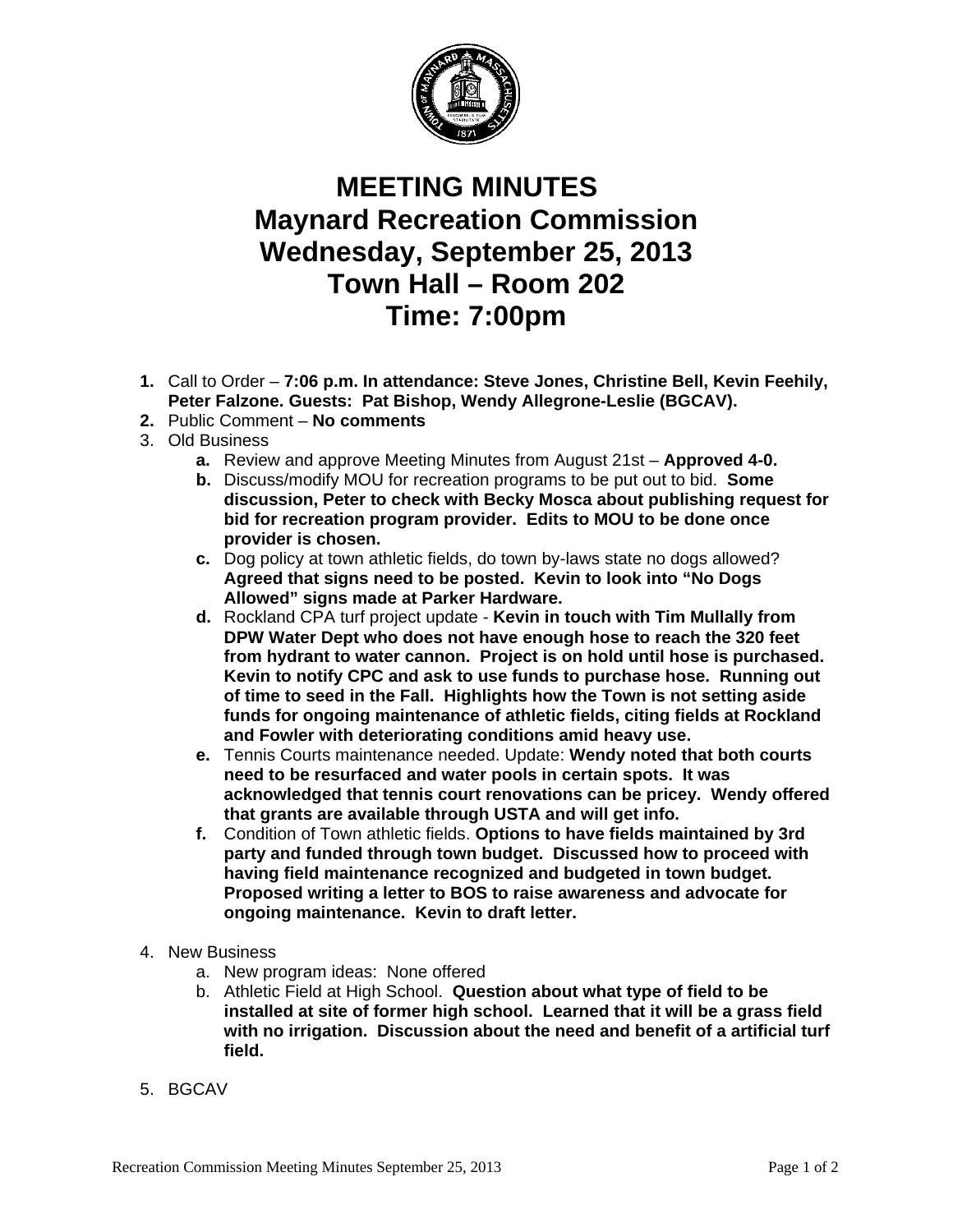- **a.** Program updates: **Wendy talked about Maynard Road Race was well attended success, \$10k raised. The slush machine sponsored by Maynard Recreation worked well. Will use again at Maynard Fest.**
- **b.** Enrollment reports: **Pat provided list of Summer and Fall program enrollment numbers.**
- **6.** Announcements. **None.**
- **7. Adjourn: 8:40pm**